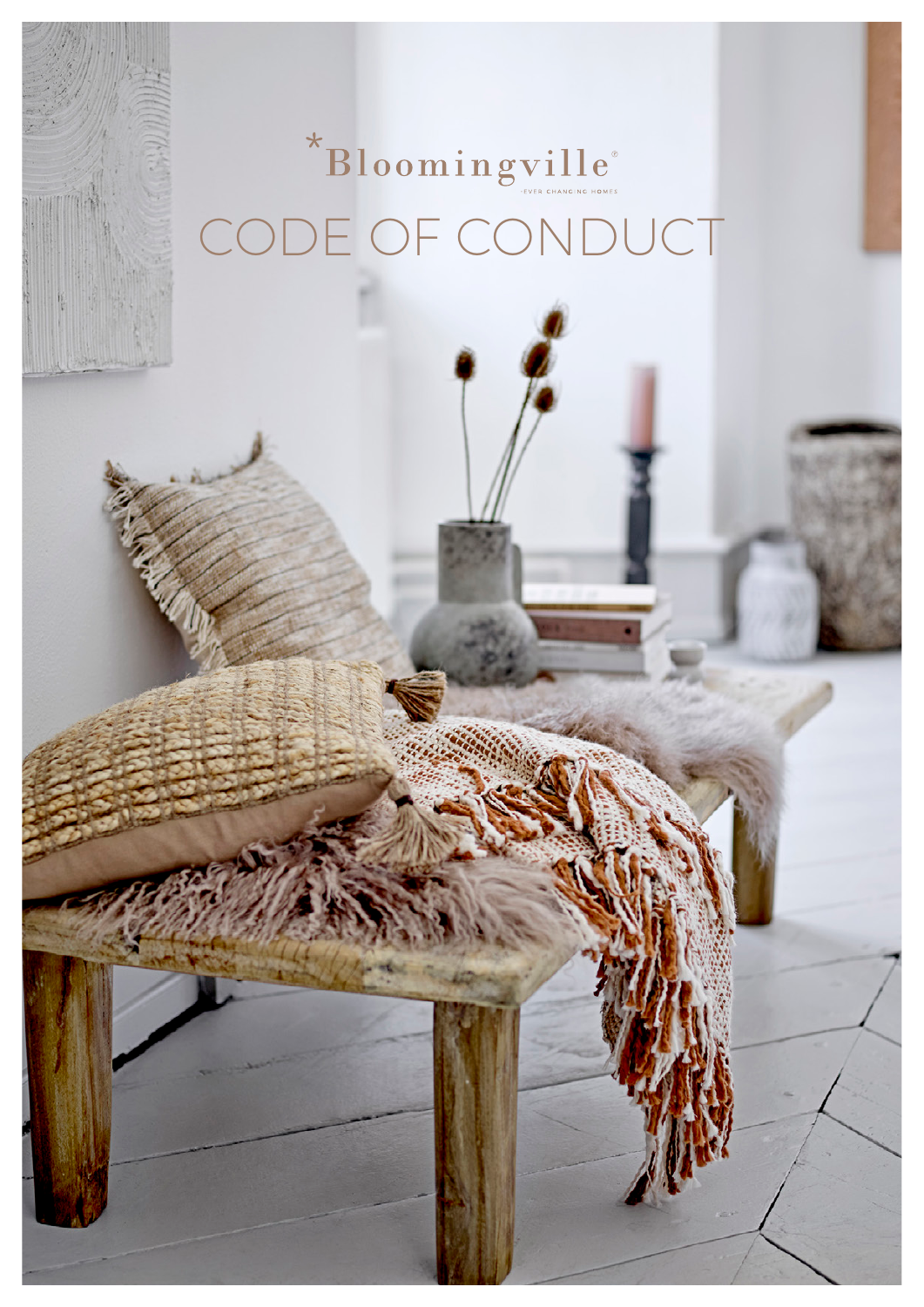## CONTENTS

| Due diligence requirements 4                                                                               |
|------------------------------------------------------------------------------------------------------------|
| Human rights and labour rights 4<br>Freedom of association and collective bargaining [1, 1, 1, 1, 1, 1, 5] |
|                                                                                                            |
|                                                                                                            |
| General provisions with a contract to contract the contract of the Contract of T                           |
|                                                                                                            |
|                                                                                                            |
|                                                                                                            |
|                                                                                                            |
|                                                                                                            |
|                                                                                                            |
|                                                                                                            |

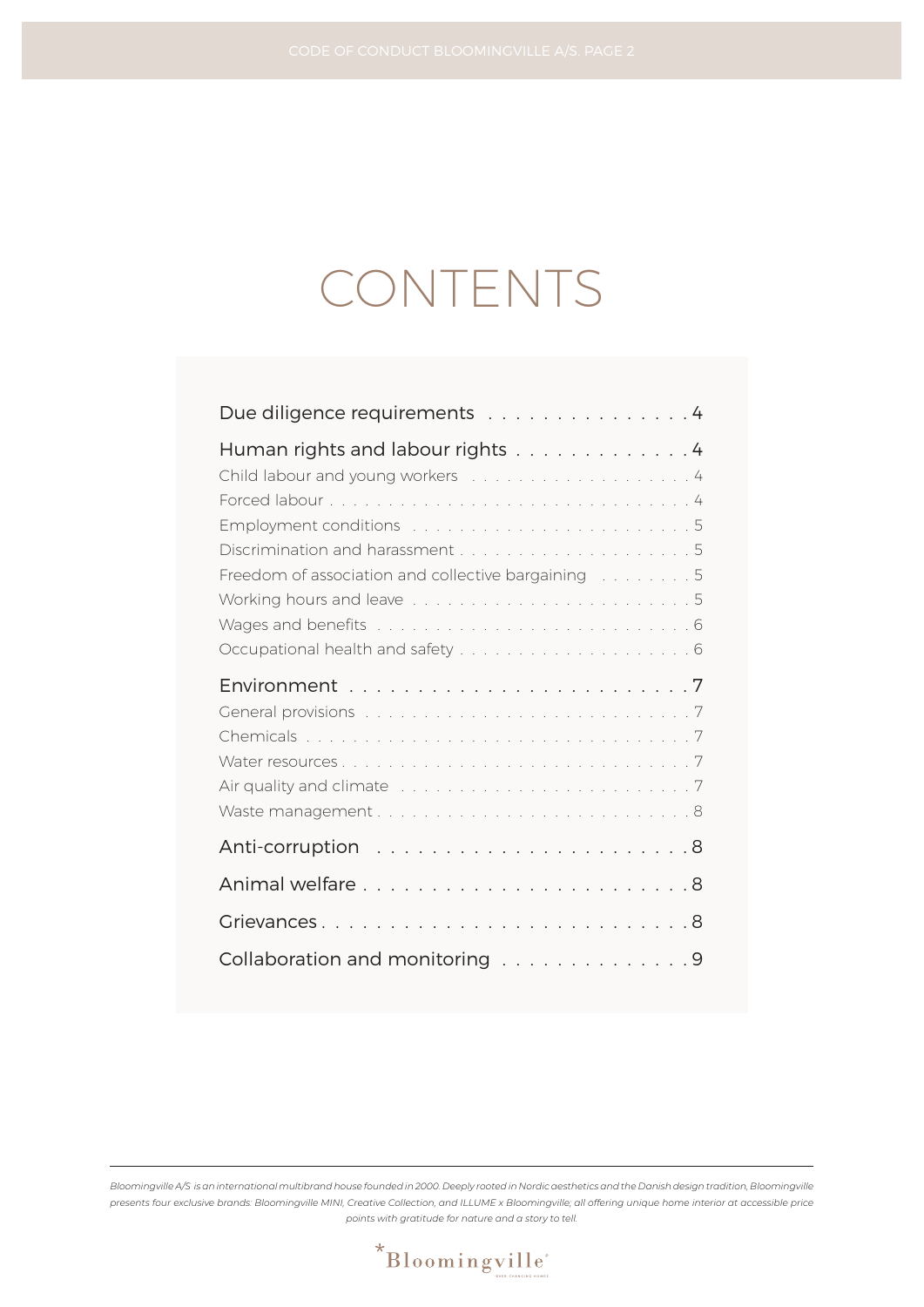### CODE OF CONDUCT

Date: June 2022

To whom it may concern,

We are committed to running a responsible and sustainable business. Ensuring that our products are produced under responsible conditions stands at the core of this commitment, and in fulfilment of our ambition, we expect our partners – suppliers, subcontractors, agents, and other business partners – to operate responsibly and act with integrity, fairness and responsibility in all aspects of their business.

Our commitment implies having in place processes for preventing and addressing adverse impacts on human and labour rights, the environment, including climate, anti-corruption, and animal welfare. We use this Code of Conduct to support us in selecting and retaining business partners who share our commitment to responsible and sustainable production as defined by internationally agreed conventions, standards, and guidelines.

We ask our business partners to commit to implementing the standards, processes, and requirements of this Code of Conduct in their own operations and to work with their suppliers and business partners to also implement the policies, standards, and processes of the Code.

We recognise that establishing the required standards and processes outlined in this Code of Conduct requires both time and resources. We focus on our suppliers' ability and willingness to demonstrate continuous improvements in meeting the requirements of the Code, and in improving their systems to manage adverse impacts on human and labour rights, the environment, including climate, anti-corruption, and animal welfare. We feel confident that cooperation and transparent dialogue can result in a more sustainable and efficient partnership from which both parties will benefit.

The standards of the Code of Conduct are based on internationally agreed conventions, including but not limited to: the International Bill of Human Rights, the International Labour Organisation's (ILO) Declaration of the Fundamental Principles and Rights at Work, the UN Guiding Principles on Business and Human Rights, the OECD Guidelines for Multinational Enterprises, the Modern Slavery Act 2015, the OECD Due Diligence Guidance for Responsible Business Conduct, the UN Convention Against Corruption, the Rio Declaration on Environment and Development; and the UN Global Compact's 10 Principles

All suppliers are expected to comply with national legislation, regulations, and applicable practices and industry standards as relevant to their business. Suppliers are also expected to comply with legislation guidelines set by Bloomingville in the compliance manual.

Please refer to the enclosed Code of Conduct for more information about the specific requirements. If you have any questions regarding this letter, our Code of Conduct, or anything related, please do not hesitate to contact our offices.

With kind regards, Bloomingville A/S

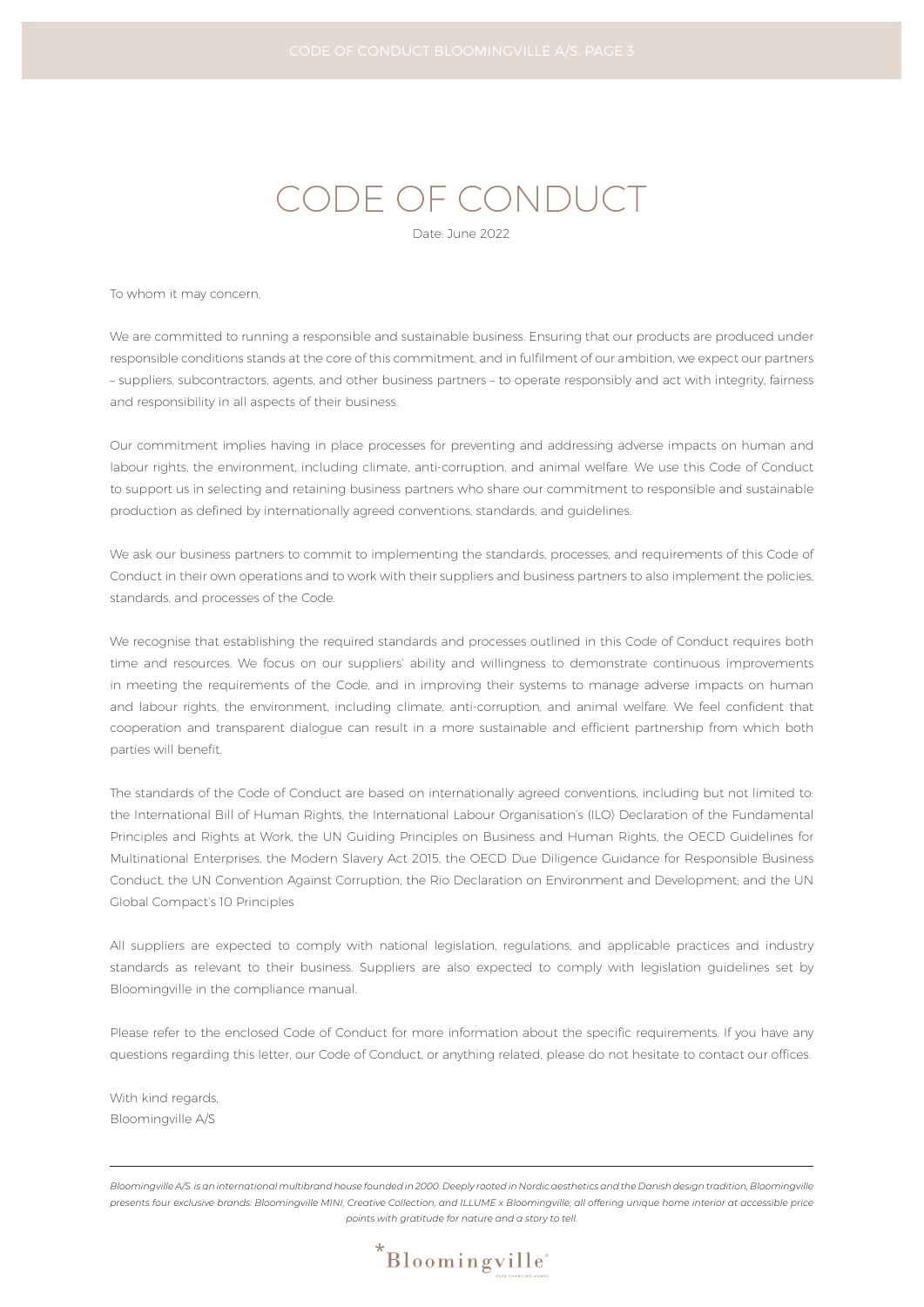#### DUE DILIGENCE REQUIREMENTS

International guidelines call on businesses to exercise due diligence to detect, prevent, and mitigate any adverse impacts related to human and labour rights, the environment, including climate, and anti-corruption. These procedures are required for all groups, individuals, and entities that a business may impact, within all business and production units, the local community and the external environment.

Key steps of the due diligence procedures include developing policies within all relevant potential and actual impact areas in the business, such as health and safety, environmental protection and chemical management, and anticorruption. Such policies must be communicated to all employees and other relevant stakeholders. Procedures and management systems must be developed to ensure that policies are implemented and adhered to, and thereby ensuring that any potential and actual adverse impacts are prevented and mitigated.

The standards of this Code of Conduct fall in below four sections, covering four thematic areas. Each section defines a set of specific standards within the four areas. While a due diligence process may identify further areas of concern, the following define standards on topics of relevance for processes in the production of textiles, garment, and footwear. The standards constitute minimum standards that all suppliers must meet and are based on above listed international conventions, standards and guidelines.

- 1) Human and labour rights
- 2) Environment and climate
- 3) Anti-corruption
- 4) Animal welfare

#### HUMAN RIGHTS AND LABOUR RIGHTS

#### CHILD LABOUR AND YOUNG WORKERS

Suppliers must not use child labour below the age of 15, even if permitted by national law. All legal limitations regarding young workers between the age of 15 and 18 must be followed and young workers are only permitted to carry out light work at reduced hours. This means that they must be protected from any hazardous work, night shifts, and any kind of work that might hamper their physical and psychological development or impose any harm.

If child labour is detected at a facility, the supplier is responsible for developing, participating in, and contributing to policies and programmes that provide for transitional arrangements to enable the child to remain in quality education until no longer a child.

#### FORCED LABOUR

Employment must be freely chosen. Suppliers must not use or support any form of slavery and forced and bonded labour.

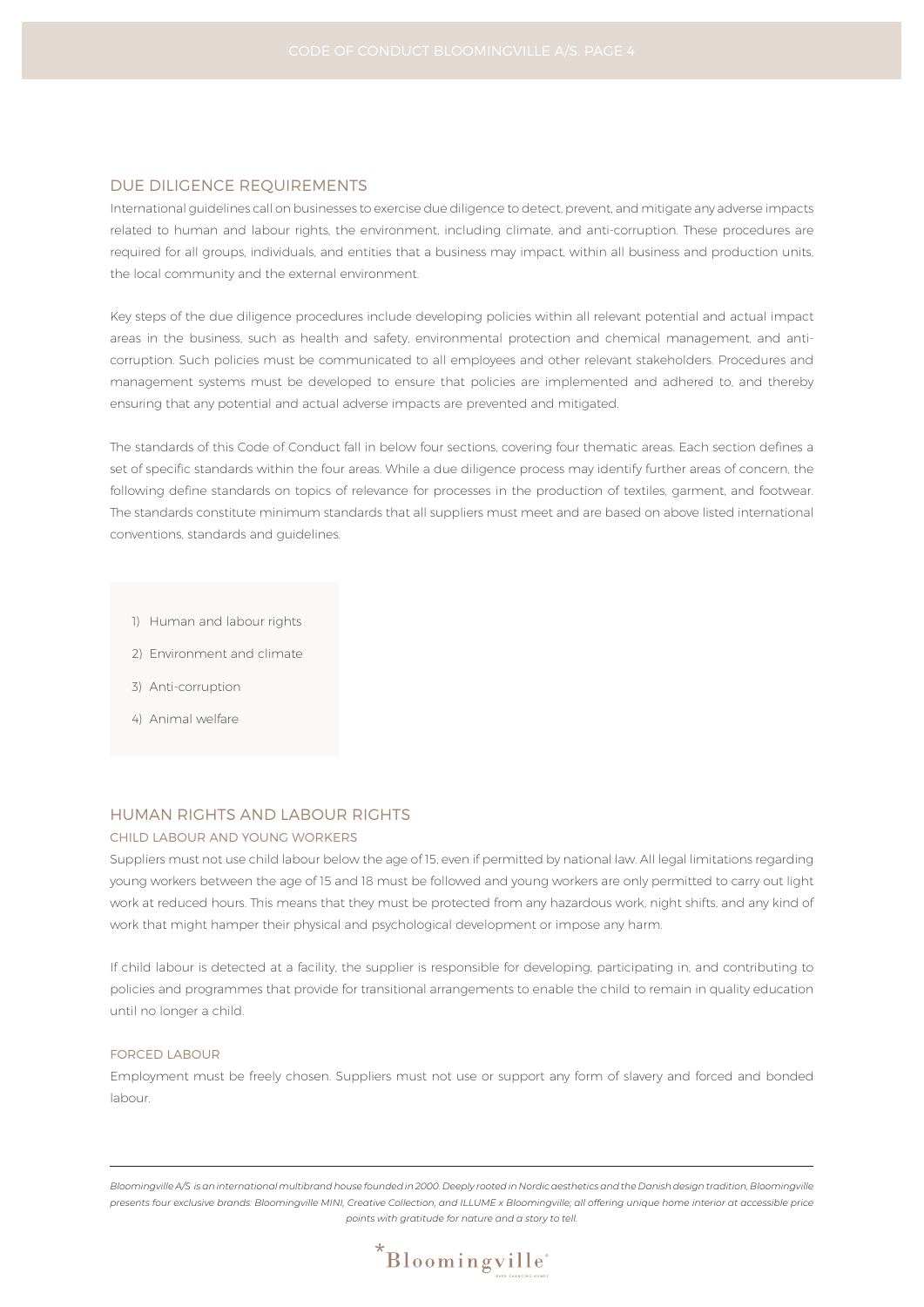Employees must not be subject to recruitment fees or deposits, withholding of salary and benefits, lodging of personal documents by the employer, or forced to overtime.

#### EMPLOYMENT CONDITIONS

Obligations to employees under international conventions and social security laws and regulations arising from the regular employment relationship must not be avoided by using short-term contracts, such as contract labour and casual labour.

All employees, including temporary and casual workers, must have written and legal employment letters in a language they understand, specifying conditions of employment and termination.

#### DISCRIMINATION AND HARASSMENT

Suppliers must not engage in or support discrimination in recruitment and in employment. Decisions about hiring, compensation, access to training, advancement, discipline, termination or retirement must be solely based on the ability to perform the job and not on the grounds of gender, marital or parental status, pregnancy, race, caste, colour, age, sexual orientation, religion, political opinion, union membership, function as worker representative, nationality, ethnic origin, health status, or disability.

All workers must be treated with respect and dignity. Suppliers must prevent, not engage in nor support the use of bullying, intimidation, violence, threats of violence, corporal punishment, or physical, sexual, psychological and verbal harassment or abuse. Procedures to ensure punitive measures in cases of harassment and/or discrimination must be put in place.

Special measures must be put in place to protect workers against gender-based violence and harassment in the workplace.

#### FREEDOM OF ASSOCIATION AND COLLECTIVE BARGAINING

Suppliers must respect the rights of workers to join and organise associations of their own choosing and to bargain collectively with no interference or sanctions from employers. The supplier must implement mechanisms, such as worker participation committees, for resolving disputes, including employee grievances, and ensure effective communication with employees and their representatives.

If the rights to freedom of association and collective bargaining are restricted by national law, the supplier must allow workers to freely elect their own representatives, and alternative forms of worker representation must be supported.

#### WORKING HOURS AND LEAVE

Standard working hours must follow local regulations, collective bargaining agreements and industry standards, but must not exceed 48 hours per week, excluding overtime. All overtime must always be consensual and not requested on a regular basis. Weekly overtime must not exceed 12 hours.

Employees must be allowed a minimum of 1 day off per week and paid annual leave. Maternity leave, sick leave, and other types of leave must be provided to all employees in accordance with relevant local regulations.

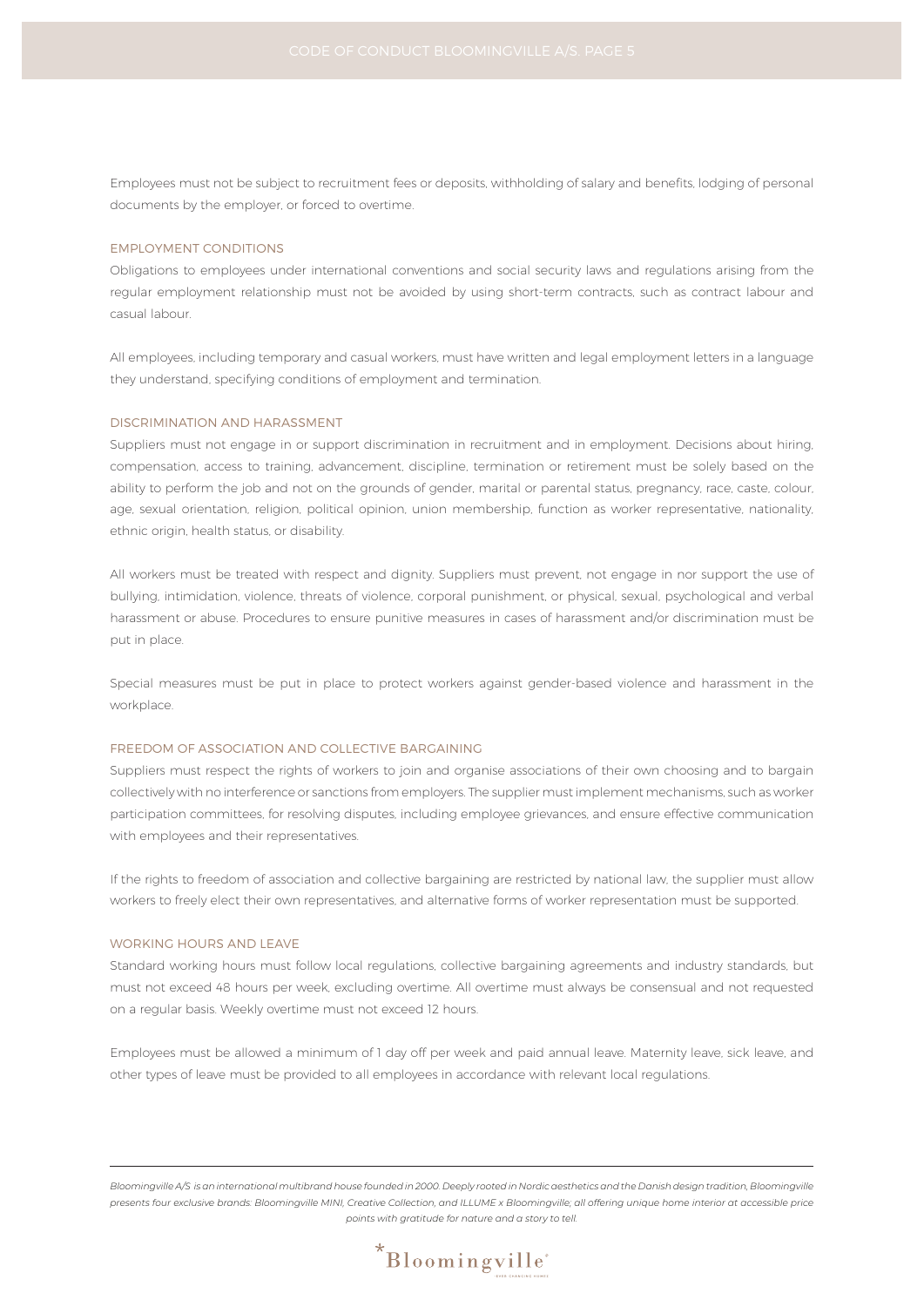#### WAGES AND BENEFITS

Wages for a standard working week must at a minimum meet the legal minimum wage, industry standards or negotiated wages, whichever is higher. Wages must be paid regularly and in a timely manner.

Suppliers should work towards providing a fair living wage, implying that wages are enough to meet the basic needs of employees and their families and provide some discretionary income. All overtime work must be compensated at a premium rate which is recommended to be no less than 125% of the regular pay rate.

Deductions are only permitted if and to the extent prescribed by law or fixed by a collective agreement. It may not be used as a disciplinary practice.

#### OCCUPATIONAL HEALTH AND SAFETY

A safe and hygienic working environment must be provided for all employees.

To prevent accidents and injuries and promote a healthy and safe work environment, suppliers must – at a minimum –ensure that below listed initiatives are in place. The list is not exclusive but outlines the most critical aspects of a health and safety management system. Special measures must be put in place to ensure a gender-sensitive approach.

- Management representatives for occupational health and safety.
- Incident and risk management procedures proportionate to the type and size of business.
- Health and safety training on occupational risks. This includes training in firefighting and handling hazardous materials and chemicals.
- Provision of appropriate personal protective equipment (PPE), free of charge and in good condition. Training in the proper use of the PPE must be provided.
- All premises on site, including company-provided dormitories, restrooms, changing rooms and canteen, shall uphold appropriate standards on hygiene, health and safety. This includes adequate equipment for fire safety.
- Access to clean drinking water and access to sanitary facilities for employees at all times.
- Safe and healthy buildings. All relevant permits and certificates regarding building safety should be kept for review.
- Safe electrical installations installed and maintained by competent personnel.

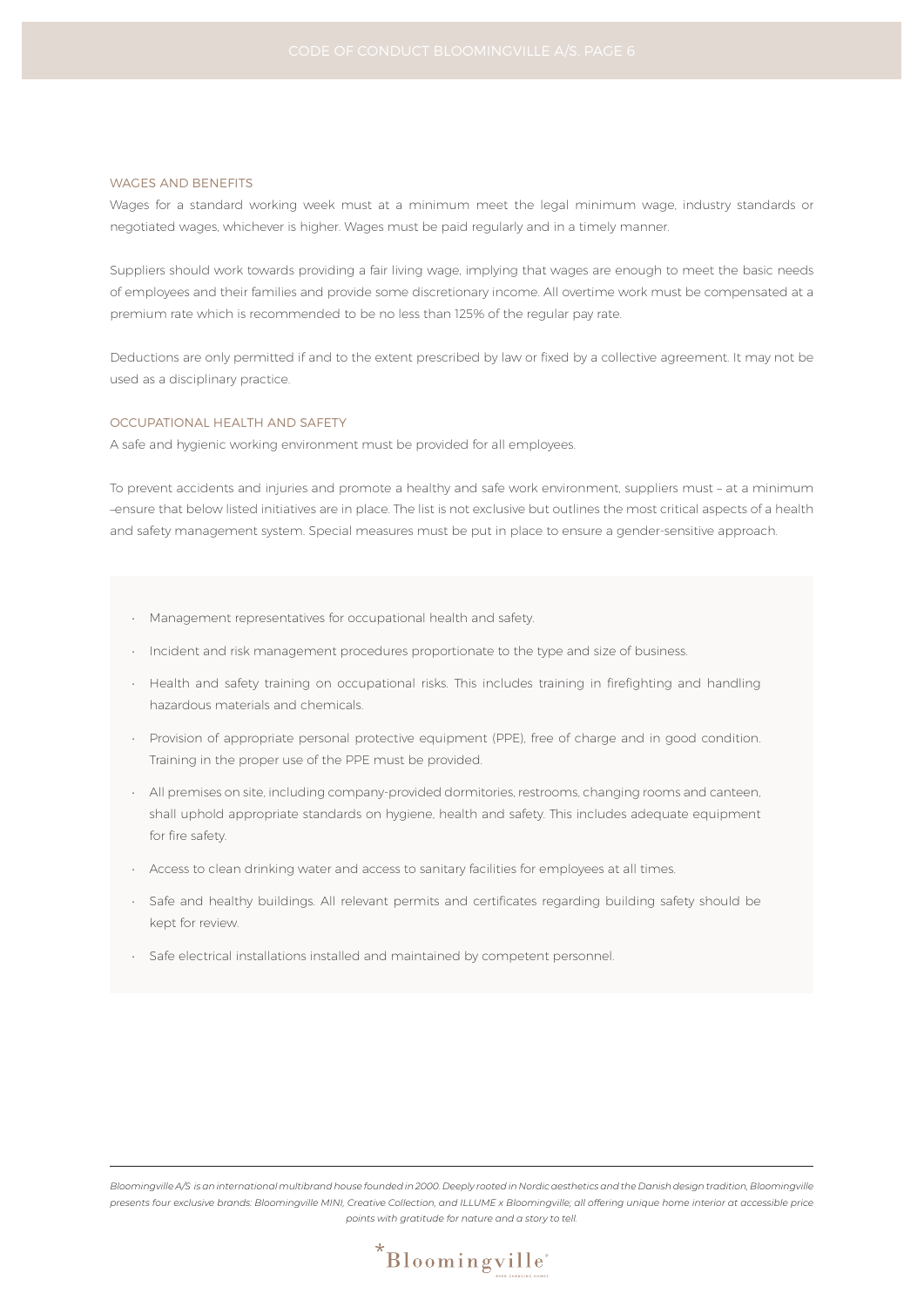#### ENVIRONMENT

#### GENERAL PROVISIONS

Suppliers must conduct all operations in full compliance with all applicable environmental laws and regulations. This includes obtaining and maintaining all necessary registrations, permits, and licences, including, but not limited to, below listed areas.

Moreover, suppliers must have procedures and capabilities in place to ensure that they prevent and mitigate negative environmental impacts from their activities, or associated activities. At a minimum, procedures and capabilities must be in place for below listed issues.

We expect that our suppliers will request their supply chain to comply with these requirements.

#### CHEMICALS

Suppliers must conduct their operations in accordance with below requirements on chemicals:

- The European Union REACH Regulation (EC) No 1907/2006 Annex XVII and later amendments;
- The "substances of very high concern" (SVHC) i.e. the European Union REACH Regulation (EC) no. 1907/2006 Candidate List. Suppliers are requested to check the list on a regular basis as this list is continuously updated;
- Country specific regulations on export markets.

Local laws must be followed in the storage, handling, use and disposal of all chemicals and must comply with the Material Safety Data Sheet (MSDS) for each chemical product.

#### WATER RESOURCES

Suppliers must carry out all operations in full compliance with all applicable laws, regulations, and industry guidelines on water conservation, water quality, and wastewater.

Measures must be put in place to clear wastewater. Suppliers should work towards minimising the use of water during production processes, including introducing water saving techniques and waste-water recycling. This is particularly pertinent for suppliers with wet processing. Suppliers without wet processes are also expected to manage and measure water consumption.

Suppliers should work towards measuring the impact of their operations on the local/regional water supply to avoid negatively contributing to water stress.

#### AIR QUALITY AND CLIMATE

Suppliers must reduce and control emissions to air according to applicable regulations. This includes noise, odour, and dust emissions.

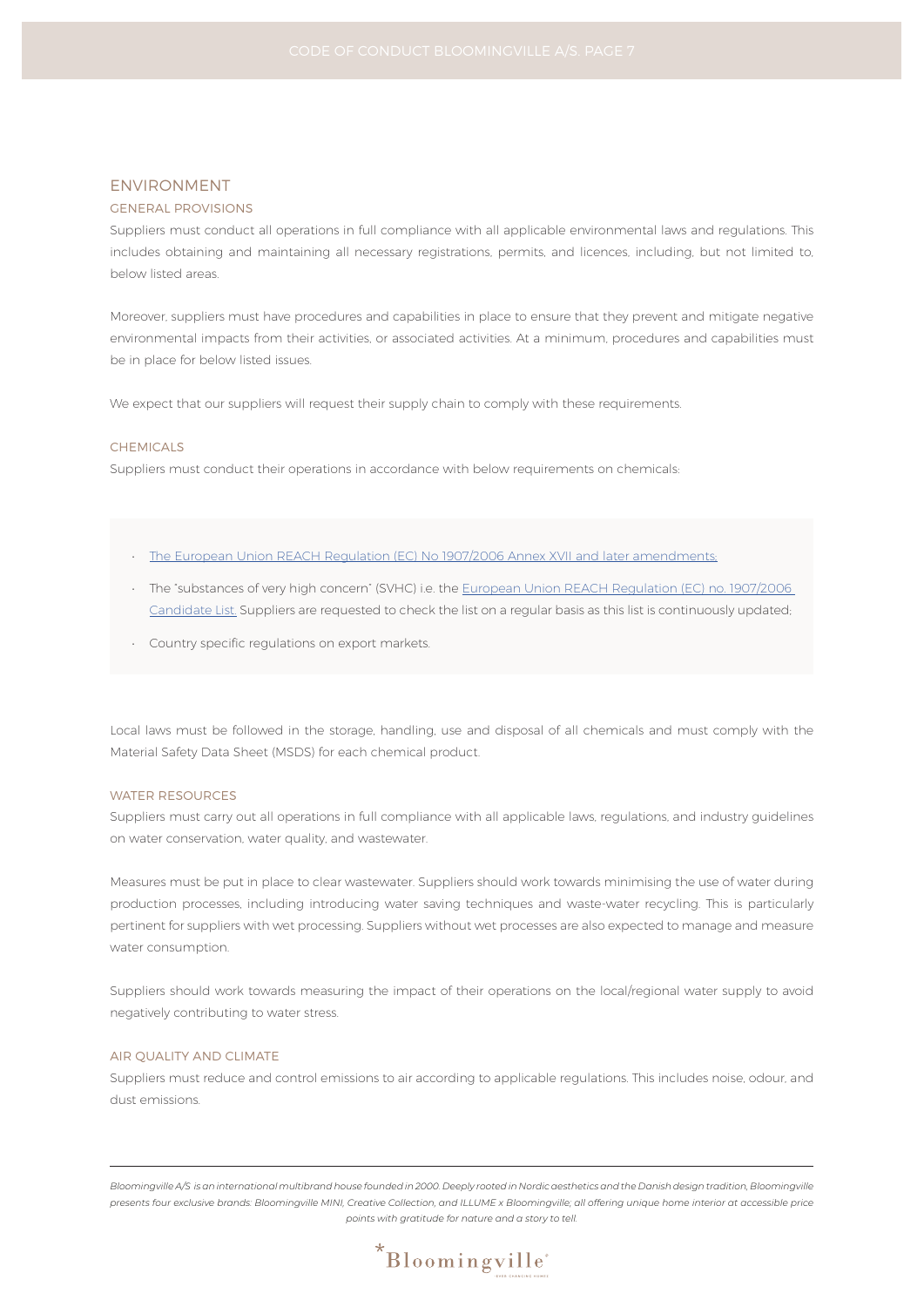Suppliers should work towards mitigating negative impact on climate change by carrying out the following measures: implementing energy efficiency measures in the value chain, starting with high-impact processes, using renewable energy sources if available; and calculating emissions and setting targets to reduce the emissions using recognized standard-setting tools.

#### WASTE MANAGEMENT

All waste must be managed responsibly and as a minimum according to applicable regulations. Hazardous waste must be handled by an authorized company/organisation.

Suppliers should minimize waste during production processes going to landfill, facilitate collection of waste to be reused, reduce use of virgin raw materials, and optimize use of re-cycled materials. The goal should be no waste to landfill.

#### ANTI-CORRUPTION

Suppliers are expected to act according to high ethical standards and with integrity in all matters related to their business and have adequate procedures to prevent corruption in their operations.

No form of corruption, extortion, kickbacks, facilitation payments, or bribery must be offered, received, or promised.

#### ANIMAL WELFARE

Suppliers are expected to ensure that materials used in the products derive from animals that have been treated according to all applicable regulations, conventions, and standards. The animals must be fed and treated with dignity and respect. No animal must deliberately be harmed nor exposed to pain in their lifespan.

Taking the lives of animals must always be conducted using the quickest and the least painful and non-traumatic method available, and approved by national and acknowledged veterinarians, and only conducted by trained personnel.

When using materials that derive from animals, the supplier should be ready to document the chain of custody of the product, e.g. via existing credible third-party certifications schemes such as the Responsible Down Standard (RDS) and the Responsible Wool Standard (RWS).

#### GRIEVANCES

Suppliers must have a grievance mechanism in place allowing stakeholders to voice their concern if they find that operations of the supplier are adversely affecting human and labour rights, environment, including climate, anticorruption, and animal welfare. The grievance mechanism should be appropriate to the size of the company and can take the form of a whistle-blower function, worker representation committee, etc. The grievance mechanism should be widely communicated, and accessible to all workers (including temporary workers), and managed in a confidential, unbiased, timely, and transparent manner.